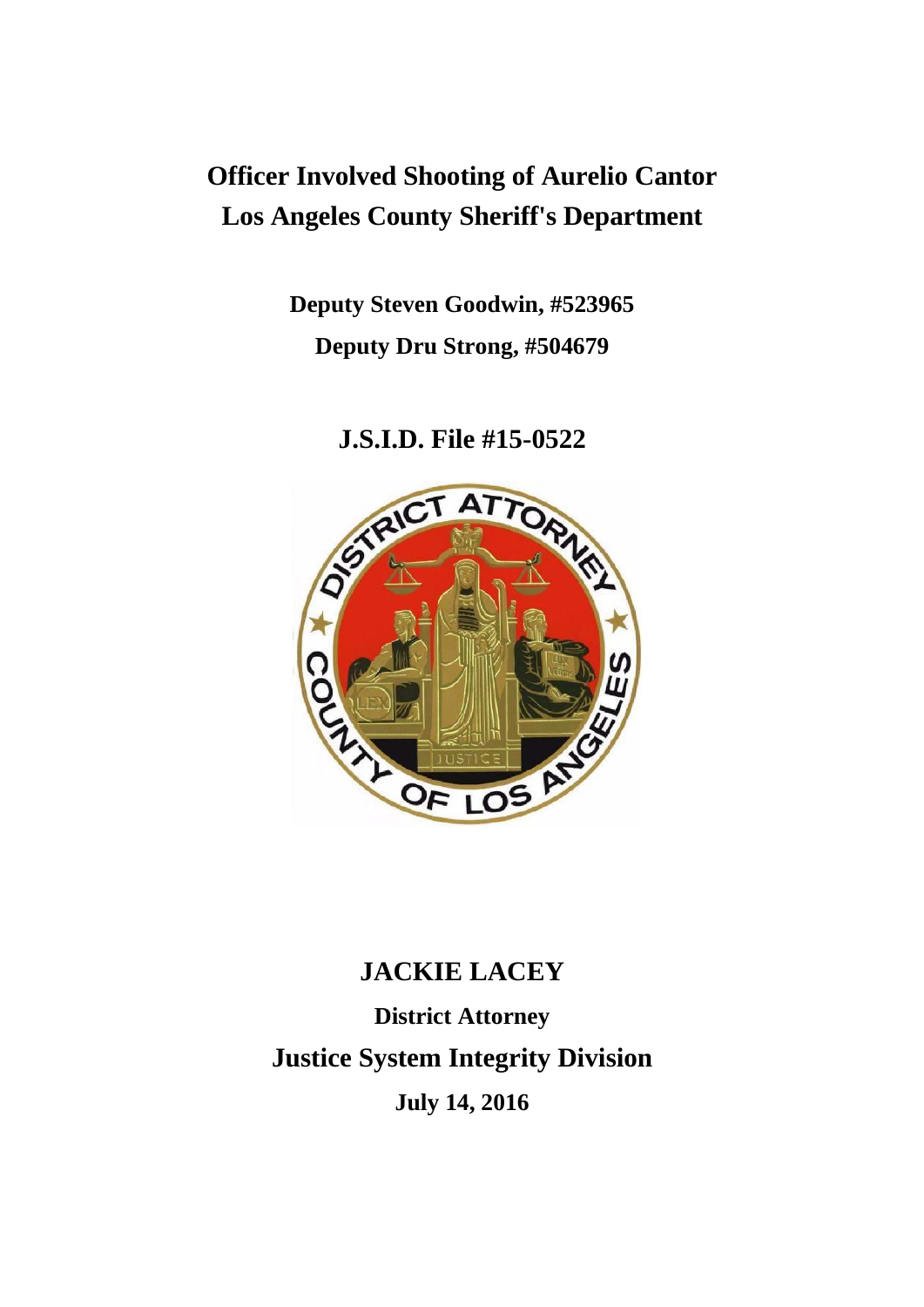#### **MEMORANDUM**

- TO: CAPTAIN STEVEN KATZ Los Angeles County Sheriff's Department Homicide Bureau 1 Cupania Circle Monterey Park, California 91755
- FROM: JUSTICE SYSTEM INTEGRITY DIVISION Los Angeles County District Attorney's Office
- SUBJECT: Officer Involved Shooting of Aurelio Cantor J.S.I.D. File #15-0522 L.A.S.D. File #015-11699-2847-057
- DATE: July 14, 2016

The Justice System Integrity Division of the Los Angeles County District Attorney's Office has completed its review of the September 28, 2015, non-fatal shooting of Aurelio Cantor by Los Angeles County Sheriff's Department (LASD) Deputies Steven Goodwin and Dru Strong. It is our conclusion that Deputies Goodwin and Strong acted in lawful self-defense and defense of others.

The District Attorney's Command Center was notified of this shooting on September 28, 2015, at approximately 4:52 p.m. The District Attorney's Response Team responded and was given a briefing and walk-through of the scene.

The following analysis is based on reports submitted to our office by LASD Sergeant Ray Lugo and Detective Marcelo Quintero. The reports include photographs, videos, audio-recorded interviews of witnesses, and radio transmissions. The voluntary statements of Deputies Goodwin and Strong were considered in this analysis.

#### **FACTUAL ANALYSIS**

On September 28, 2015, at approximately 3:53 p.m., LASD-Compton Station received a call for service at 1107 South Atlantic Drive, in the City of Compton, regarding a man with a gun.<sup>1</sup> Deputies Goodwin and Strong responded to the call. $2$ 

Witness Gilberto Cabrera stated that he was driving home from work on his way to pick up his daughter, Daniela. Cabrera saw Daniela walking on the sidewalk and saw that a vehicle, driven

 $\overline{\phantom{a}}$ <sup>1</sup> 1107 South Atlantic Drive, is an apartment complex that is situated on the west side of Atlantic Avenue.

<sup>&</sup>lt;sup>2</sup> Deputies Goodwin and Strong were assigned to the Compton station and were near the call location when the call was received. Deputies Goodwin and Strong were the first deputies to arrive at the scene.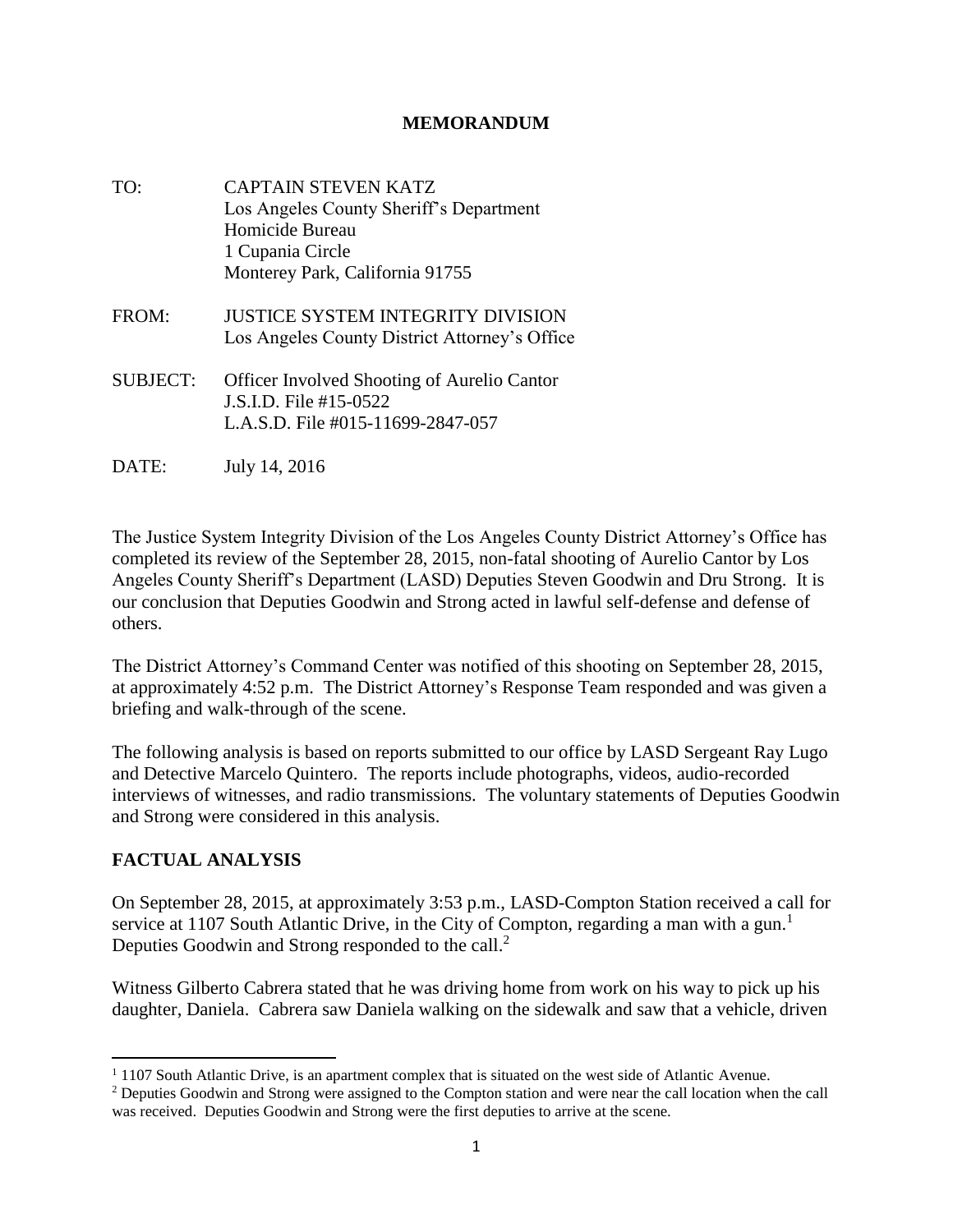by Aurelio Cantor, was driving slowly, slightly behind Daniela.<sup>3</sup> Cabrera saw that Cantor was motioning his hand for Daniela to come to his car. Cabrera drove in front of Cantor's vehicle and partially blocked Cantor's path with his vehicle.<sup>4</sup> Cabrera stopped his vehicle completely, as did Cantor, who exited his vehicle. As Cantor stood outside his vehicle, he retrieved a pistol from his front waistband area and pulled the slide back. Cabrera yelled out to Daniela to get in his vehicle. Daniela quickly entered his vehicle and they drove home.

Cabrera arrived at the front of his apartment complex when he realized Cantor was right behind him. Cantor began to yell insults at Cabrera and challenged him to a fight. Cabrera asked Cantor to move his vehicle in order to let his neighbor drive her car out of the parking lot and believed that was the end of the argument until he saw Cantor drive back in the parking lot again. Moments later, Cabrera heard several shots in the area of the parking lot. Cabrera did not see the shooting.

Daniela, who is 16 years old, stated she was walking home from school when Cantor pulled up alongside her while making hand gestures at her to walk to his car. Daniela kept walking until Cabrera drove up and stopped his car in front of Cantor's vehicle. Daniela saw Cantor exit his vehicle and pull a gun from his waistband, holding it in his hands. Daniela described Cantor pulling the slide back on the gun.

After the confrontation, Daniela and Cabrera drove to their apartment complex. Daniela was not aware that Cantor had followed them until they were in the parking lot of the apartment complex. Cabrera told Daniela to go to their apartment. Daniela could hear Cantor challenging Cabrera to a fight and recalled Cantor holding a bullet in his hand. Daniela eventually called the police.

After calling 9-1-1, Daniela heard approximately several gunshots coming from the parking lot. However, she did not see the shooting.

Olga Benavidez is the apartment manager at the location and recalled arriving home in the late afternoon. She walked to the back parking lot area and saw a gray vehicle blocking access to the parking lot. Benavidez stated that Cantor was acting in an offensive and threatening manner. Benavidez, fearing Cantor could be armed, walked to her apartment and called 9-1-1. A patrol car arrived soon after Benavidez made the 9-1-1 call. Benavidez opened the front gate for Deputies Goodwin and Strong, who walked into the complex. She signaled to Goodwin and Strong letting them know the problem was taking place in the back parking lot. Moments later, she heard Goodwin and Strong yelling at Cantor in English. Benavidez heard them ordering Cantor to stop several times. Moments later, she heard approximately 4 or 5 shots. Benavidez was still on the phone with 9-1-1 when the shots rang out and asked the operator to send more deputies.

Osman Uriarte was in the rear parking lot of the location. He was facing in an easterly direction with a direct view of the parking lot. Uriarte saw Cabrera driving into the parking lot, followed by Cantor. Uriarte saw Cantor exit his vehicle and begin to argue with Cabrera, challenging him to a fight. Uriarte recalled a person in a gray Tacoma truck wanting to drive out of the parking

 $\overline{\phantom{a}}$ 

<sup>3</sup> Cantor was driving a silver Infinity G-35.

<sup>4</sup> Cabrera was driving a black Ford Explorer.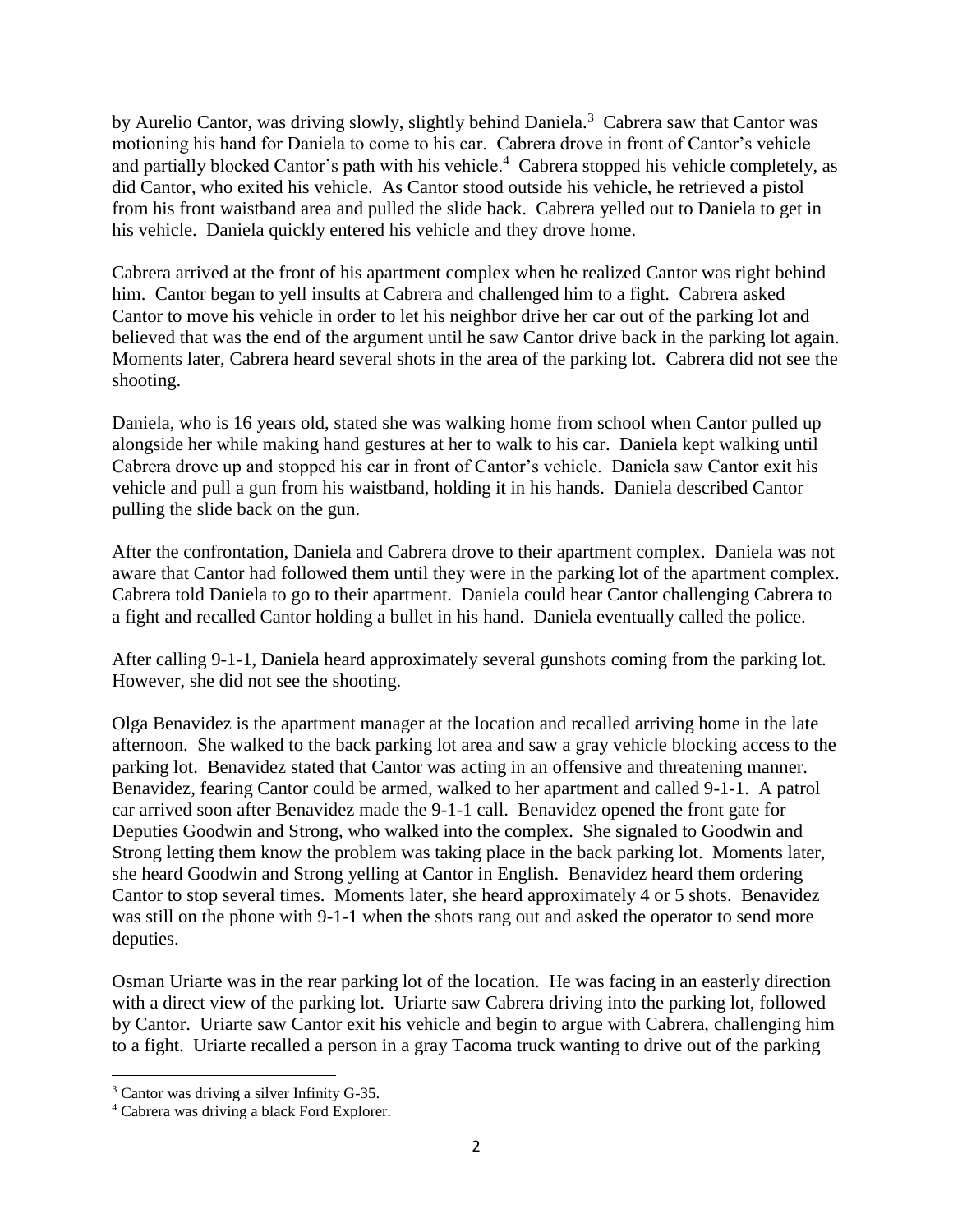lot but the truck was blocked by Cantor's vehicle. Cantor moved his vehicle and Uriarte believed that was the end of the argument. Cantor then drove back in the parking lot. Uriarte heard the sound of a gun slide being moved as Cantor drove passed him.

Uriarte saw Goodwin and Strong walk up and contact Cantor as he was still seated in the driver's seat of his vehicle. Goodwin and Strong pointed their guns at Cantor, ordered him to raise his hands and not move.<sup>5</sup> Cantor accelerated his vehicle as if he wanted to drive in reverse. Uriarte heard Goodwin and Strong yelling at Cantor not to move. He then saw Cantor's vehicle move forward and Goodwin and Strong fired their guns at him. Uriarte did not know how many shots were fired. Uriarte did not see Cantor with a gun but was certain he heard the sound of a gun slide being moved several times prior to the shooting.

Deputy Goodwin began his shift at 1:00 p.m. with his partner, Deputy Strong. Goodwin heard a call for service at 1107 Atlantic Drive of a man with a gun threatening a resident at the apartment complex. Goodwin and Strong arrived at the location within seconds. Goodwin and Strong exited their patrol vehicle and walked into the parking lot area. As Goodwin and Strong walked to the parking lot, they discussed "less lethal" options and agreed Goodwin would deploy his Taser, if needed. Goodwin also took out his service weapon as the call described a person with a gun.

As Goodwin and Strong walked to the rear parking lot area, they saw a vehicle that matched the description provided in the call for service. The vehicle backed up and stopped immediately in front of them. Goodwin said he and Strong approached Cantor on the driver's side, Strong walking in front of Goodwin. Strong walked up to the driver's side window and yelled out, "Gun!" alerting Goodwin there was a gun in the vehicle. Goodwin ducked down and looked into the vehicle. Goodwin saw a gray semiautomatic handgun laying on the front passenger seat. Goodwin estimated he was standing at the rear driver's side window closer to the door post between the front door and the rear door. With his gun drawn, Goodwin gave several commands to Cantor saying, "Stop, put your hands up." Goodwin heard Cantor's vehicle engine accelerate loudly but the car did not move.

Goodwin and Strong continued to yell commands for Cantor to raise his hands and to stop. Cantor did not comply with their commands and reached over to his right grabbing the gun from the passenger seat, turning toward Strong who was still standing at the driver's window. Goodwin did not see the gun but believed Cantor was raising the gun toward Strong's direction. Goodwin took a step back in fear for his partner's life and his own, and fired two or three shots from his handgun. Goodwin believed his rounds struck the rear window or trunk area of Cantor's vehicle. Cantor put the vehicle in drive and drove forward. Goodwin stepped to his right as Strong took cover near a parked vehicle to his left.

Goodwin maintained visual contact with Cantor who stopped some distance ahead. Cantor remained in the driver's seat and eventually exited the vehicle. Strong fired one more shot at Cantor as he exited the vehicle. Cantor fell back in his vehicle as Goodwin and Strong moved to their right, taking cover against a parked vehicle in the carport. Goodwin believed Cantor was still armed. Strong broadcast that they were involved in a shooting and requested additional

 $\overline{\phantom{a}}$ 

<sup>&</sup>lt;sup>5</sup> Uriarte recalled hearing the orders being given in English and Spanish.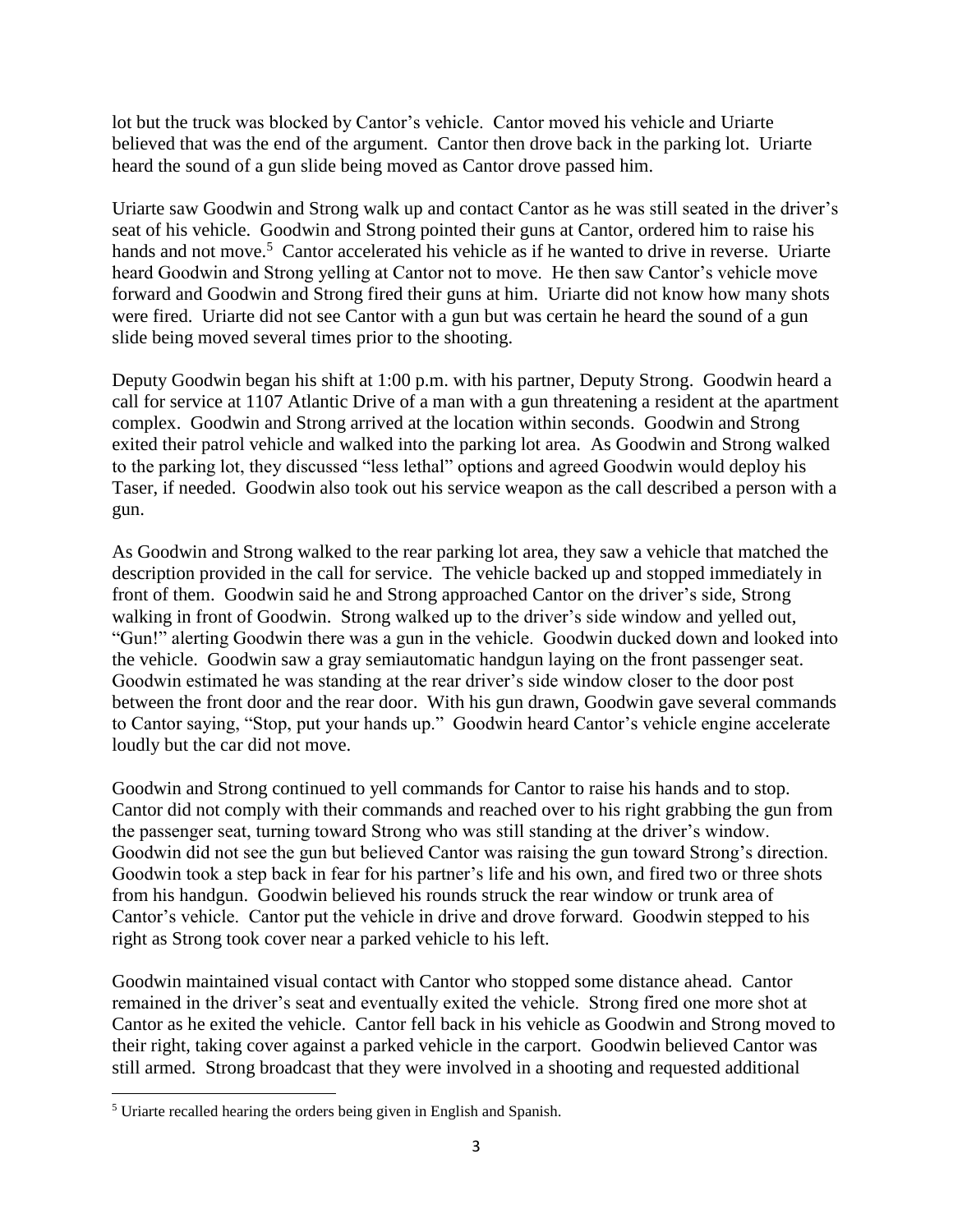units to respond. As Goodwin and Strong waited for additional units to arrive, Goodwin yelled at Cantor, in Spanish, to keep his hands up. Moments later, additional units arrived at the location and took Cantor into custody.

Goodwin was wearing his LASD Class A, short-sleeved uniform which clearly identified him as an LASD deputy and was armed with a department issued Heckler and Koch .45 caliber pistol.

Deputy Strong began his shift at 1:00 p.m. with his partner, Deputy Goodwin. Goodwin and Strong responded to a call for service at 1107 Atlantic Drive. Strong saw several residents coming out of their apartments and pointing to the rear carport area. Goodwin and Strong exited their patrol vehicle and walked into the parking lot area.

Strong saw a female resident coming out of a downstairs apartment saying "there is a guy with a gun in the back." Goodwin and Strong walked around the building. Strong saw Cantor sitting in the driver's seat of a silver Infiniti, parked facing south. Strong walked up to the driver's side window to make contact with Cantor. When he reached the driver's window, Strong could see a large silver handgun on the front passenger seat. Strong alerted Goodwin and pointed his service weapon at Cantor, ordering him to raise his hands in English and Spanish.

Cantor looked at Strong with a startled expression and grabbed the vehicle's steering wheel. Cantor grabbed the turn signal and moved it up and down. Strong believed Cantor was trying to place the car in gear but in a panic grabbed the signal lever instead. Strong could hear the car's engine accelerating loudly. Cantor then reached down and put the car in gear. Strong, with his gun in his hand, yelled at Cantor several times, "hands, hands!" Strong then saw Cantor reach for the handgun on the front seat. Cantor grabbed the gun, raised it and began to turn in Strong's direction. Fearing for his life, Strong fired two shots at Cantor.

Strong heard Goodwin fire his gun at Cantor as well but did not know how many times. Simultaneously, Cantor's vehicle moved forward approximately 45 feet and came to a stop. Strong and Goodwin maintained visual contact of Cantor with their guns drawn. Strong saw the door to Cantor's vehicle open and could see Cantor's feet. Strong yelled for Cantor to stay in his vehicle and to show his hands. Strong could see Cantor exiting his vehicle and could also see the barrel of the gun at Cantor's right side. Cantor was facing east but Strong believed Cantor was in the process of turning toward him with the gun in his hand.

Strong feared Cantor was about to shoot him and Goodwin and fired one more round at Cantor. Strong believed he hit Cantor because he could hear him make a grunting noise and saw him fall back in his vehicle. Strong and Goodwin moved to their right and took cover in a carport area next to a parked vehicle's engine compartment area. Strong immediately broadcast they had been involved in a shooting and requested additional units to their location.

Strong was wearing his LASD Class A uniform, which identified him as an LASD deputy and was armed with a Smith and Wesson model M&P 9mm.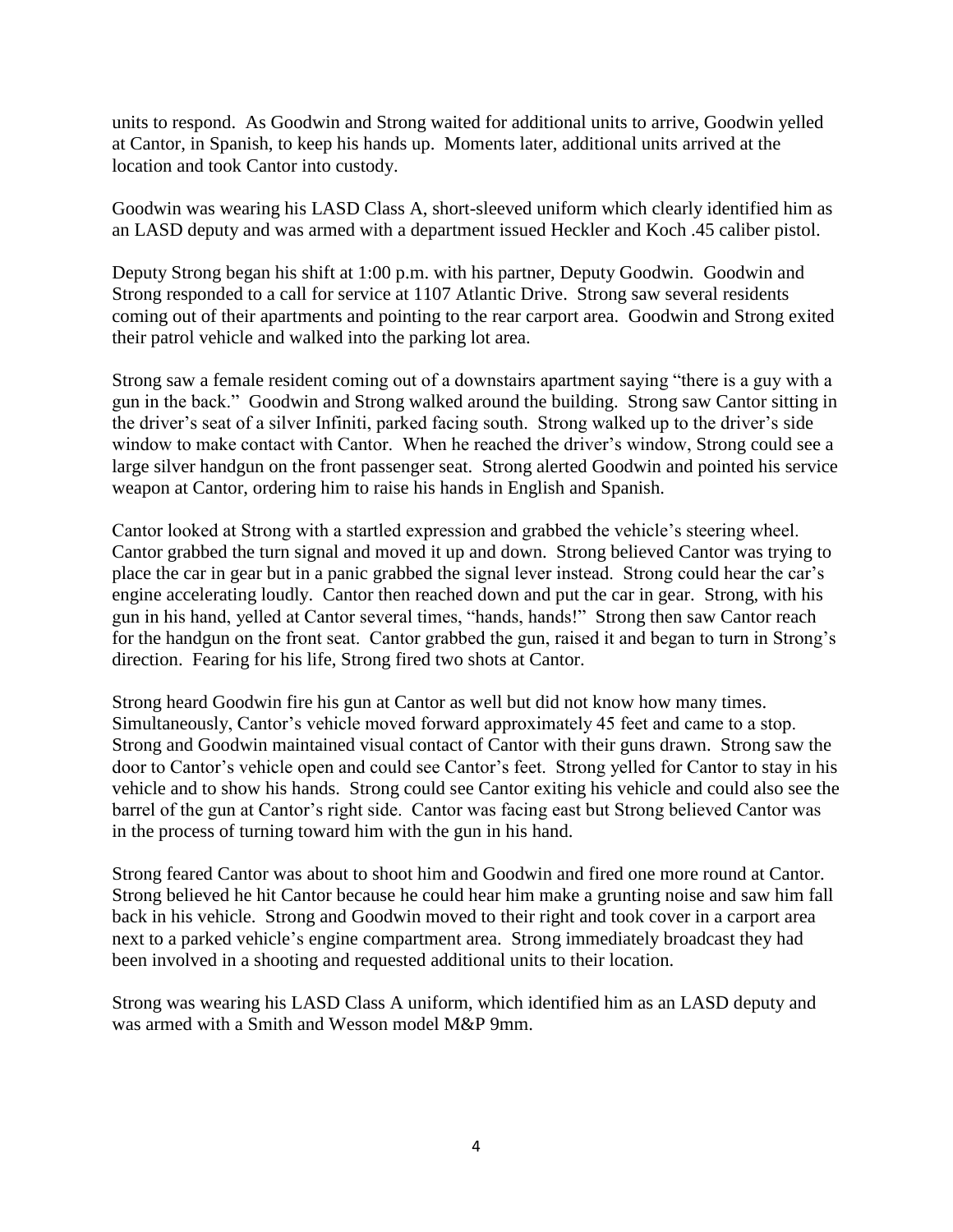Cantor was given his Miranda rights, which he stated he understood and waived.<sup>6</sup> Cantor stated he did not recall the events the day of the shooting or where he was before the incident. Cantor admitted he had used methamphetamine that day and was pretty high. Cantor also admitted he had methamphetamine on him, in his front pants pocket.<sup>7</sup> Cantor admitted having a gun, but denied ever taking it out. Cantor said the gun was in the car at all times, in the back seat. Cantor denied pointing the gun at Cabrera and also denied taking the gun out in a threatening manner, or working the slide. Cantor believed the gun he had could have been a ".22 or a .45."

Cantor said he was at the apartment complex to confront the "dude" about his daughter and to scare him but not kill him. Cantor stated he was "talking to the dude" about hitting his daughter when he turned around and was shot. Cantor stated the deputies shot him without saying anything. He stated he was shot first, then reached for the gun, but only to hide it. Cantor stated he threw the gun out of his vehicle after he was shot.<sup>8</sup>

Cantor sustained a single gunshot wound that entered his left arm. The same round was believed to have also entered Cantor's left side, affecting his liver, his lower intestine, and hepatic artery.

Cantor was charged in case TA138374 and convicted of Penal Code section 417(c) (Drawing, exhibiting, or using a firearm or deadly weapon in the presence of a peace officer).<sup>9</sup>

### **LEGAL ANALYSIS**

 $\overline{\phantom{a}}$ 

California law permits the use of deadly force in self-defense or in the defense of others if it reasonably appears to the person claiming the right of self-defense or the defense of others that he actually and reasonably believed that he or others were in imminent danger of great bodily injury or death. Penal Code § 197; *People v. Randle* (2005) 35 Cal.4th 987, 994 (overruled on another ground in *People v. Chun* (2009) 45 Cal.4<sup>th</sup> 1172, 1201); *People v. Humphrey* (1996) 13 Cal.4<sup>th</sup> 1073, 1082; *see also,* CALCRIM No. 505.

"The 'reasonableness' of a particular use of force must be judged from the perspective of a reasonable officer on the scene, rather than the 20/20 vision of hindsight…The calculus of reasonableness must embody allowance for the fact that police officers are often forced to make split-second judgments—in circumstances that are tense, uncertain, and rapidly evolving—about the amount of force that is necessary in a particular situation." *Graham v. Connor* (1989) 490 U.S. 386, 396-397.

<sup>&</sup>lt;sup>6</sup> Cantor is a 37 year old male, weighing 190 pounds and 5'7 in height. Cantor has four felony convictions, three misdemeanor convictions, and is a Southsider gang member.

 $<sup>7</sup>$  An item containing a net weight of 2.085 grams of powder containing methamphetamine was recovered at the</sup> scene. Additionally, a toxicology analysis was conducted and Cantor tested positive for methamphetamine and marijuana.

<sup>8</sup> A 9mm semiautomatic handgun was recovered from the ground under the carport area several feet west of Cantor's vehicle. The handgun was recovered with the slide forward, hammer de-cocked, and the safety on. One live cartridge was in the firing chamber. A seated magazine containing five live cartridges, with the top round in the magazine facing backwards, was inserted in the handgun.

<sup>&</sup>lt;sup>9</sup> Cantor was sentenced on March 21, 2016, to three years state prison.